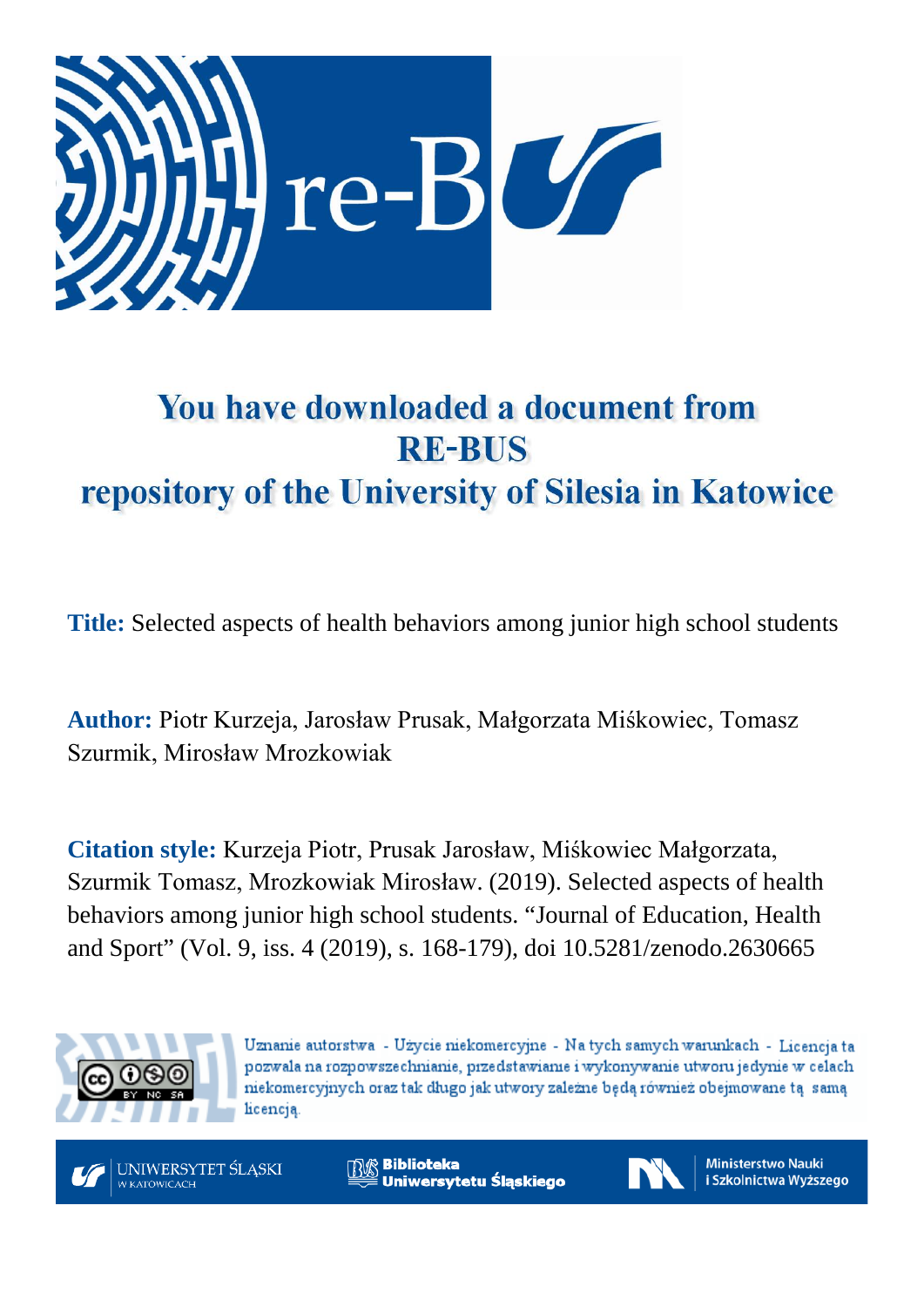**Kurzeja Piotr, Prusak Jarosław, Miśkowiec Małgorzata, Szurmik Tomasz, Mrozkowiak Mirosław. Selected aspects of health behaviors among junior high school students. Journal of Education, Health and Sport. 2019;9(4):168-179. eISNN 2391-8306. DOI [http://dx.doi.org/10.5281/zenodo . 2630665](http://dx.doi.org/10.5281/zenodo.2630665) <http://ojs.ukw.edu.pl/index.php/johs/article/view/6791>**

**The journal has had 7 points in Ministry of Science and Higher Education parametric evaluation. Part B item 1223 (26/01/2017). 1223 Journal of Education, Health and Sport eISSN 2391-8306 7**

**© The Authors 2019;**

**This article is published with open access at Licensee Open Journal Systems of Kazimierz Wielki University in Bydgoszcz, Poland** Open Access. This article is distributed under the terms of the Creative Commons Attribution Noncommercial use,<br>distribution, and reproduction in any medium, provided the original author (s) and source are credited. This i

**The authors declare that there is no conflict of interests regarding the publication of this paper.**

**Received: 15.03.2019. Revised: 25.03.2019. Accepted: 02.04.2019.**

# **Selected aspects of health behaviors among junior high school students**

**Piotr Kurzeja<sup>1</sup> , Jarosław Prusak1,2, Małgorzata Miśkowiec<sup>3</sup> ,** 

**Tomasz Szurmik<sup>4</sup> , Mirosław Mrozkowiak<sup>5</sup>**

**<sup>1</sup> Podhale State College of Applied Sciences in Nowy Targ**

**2 Institute for Tuberculosis and Lung Diseases, Department in Rabka-Zdrój**

**3 Uzdrowisko Rabka SA**

**<sup>4</sup> University of Silesia, Faculty of Ethnology and Educational Science in Cieszyn**

**5 Magmar Szczecinek**

# **Summary**

**Introduction and purpose of the work:** In the adolescent period, decisions made have a large influence on your future life. This applies, inter alia, to health behaviors that are also shaped during this period and may have an impact on further life. That is why it is so important for young people to take on good eating habits as well as lifestyle. The aim of the work was to learn about selected aspects of health behaviors in junior high school youth from rural and urban environments.

**Material and method:** The study covered 98 students attending the 3rd grade of junior high school. The research was carried out in January 2017 using the form of the author's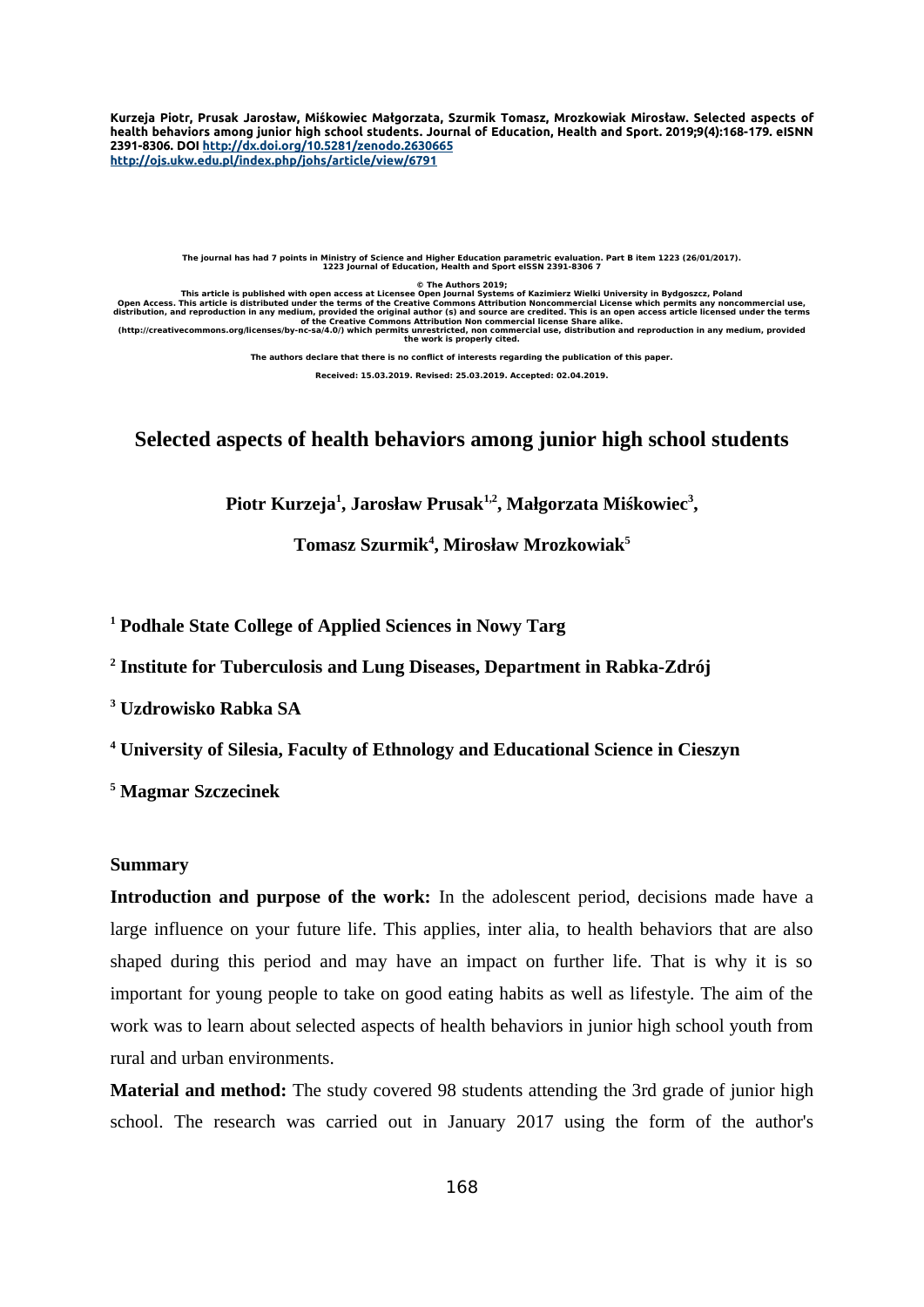questionnaire as a research tool. The results were analyzed statistically, using Microsoft Office Excel 2010 and the IBM SPSS Statistics program.

**Results:** Among the junior high school students, the majority think that physical activity is the most important in a healthy lifestyle. The most common types of physical activity among junior high school students are volleyball, cycling, running, football. The most frequently indicated ways of spending free time are: using the Internet, meeting friends, active rest, reading books, watching TV.

**Conclusions:** Both junior high school students from the city and the village show knowledge about health behaviors, especially when it comes to physical activity and healthy eating but a large number of respondents do not eat meals at fixed times, sleep is also neglected. Among junior high school students from the city, there was a greater tendency to display adverse health behaviors - addictions, than in the village ones. There is a need to constantly disseminate pro-health education and to shape correct attitudes and behaviors of young people.

**Key words**: youth, healthy lifestyle, physical activity

# **Introduction**

The youthful period is the time when you want to try everything, and at the same time the time when the decisions you make have a very big impact on your future life. This applies, inter alia, to health behaviors that are particularly shaped during this period and can have a significant impact on further life. The most important element of shaping beneficial eating habits as well as lifestyle is health education and practical behavior.

Health behaviors have been the subject of theoretical considerations as well as research in various disciplines for many years. Due to often separate, specific for each field approach to the subject of research, there were various concepts of defining and sharing health behaviors [1]. Woynarowska, concentrating on the health sphere, describes health behaviors as activities that in the light of modern medical knowledge cause specific positive or negative health effects on people who pursue them [2]. According to Tobiasz-Adamczyk, health behaviors contain in its scope all habits, habits, attitudes referring to health undertaken both by individuals and by whole social groups [3]. It can be said that health behaviors are broadly understood actions focused on health goals. If they have a positive effect on health, then they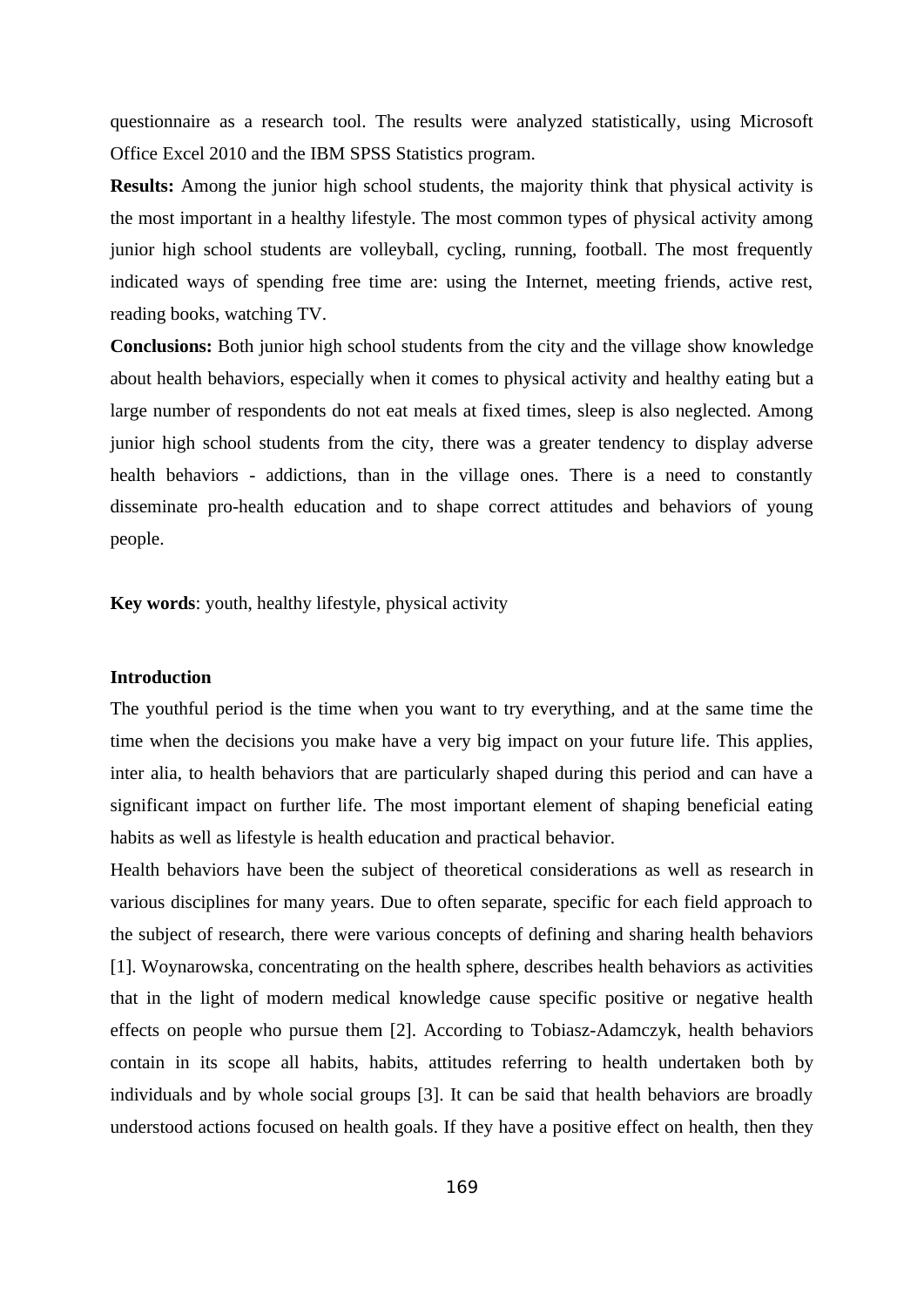are called pro-health (bio positive) behaviors, but if they lead to numerous disorders in normal human life, they are referred to as anti-health (bio negative) behaviors. Health-enhancing behaviors – bio positive, resulting in sustaining, consolidating health and fitness are: proper physical activity, reasonable nutrition, maintaining personal hygiene and environment, maintaining safety (eg sexual contact), using preventive examinations, acquisition and utilization of stress relieving skills and tensions, work on your own individuality. On the other hand, risky, unhealthy, problematic, anti-health, negative and harmful behaviors are: smoking, violence, aggression, consumption of alcohol and various psychoactive substances, too early sexual initiation, significant risk (extreme sports), risky driving (e.g. no use of seat belts while driving, etc.) [4]. There is no doubt that health is a priority value, the human capital that opens up the perception of achieving the designated life tasks and serves to meet the existing needs. However, it is worrying that a large part of the society recognizes its benefits and undertakes efforts to promote health, only in the situation of its loss. An important role in the process of shaping and protecting health is played by the human lifestyle, in particular the habitual model of dealing with one's own body. It may take the form of behaviors aimed at maintaining or restoring health as well as behaviors causing immediate or distant health detriment [5]. One of the most important elements of the proper physical, social, intellectual and emotional development of a child is physical activity. It significantly affects well-being, prevents diseases and promotes coping with stress. A chance to provide the youth with the proper level of activity are physical education exercise at school and various forms of physical activity outside the school [6]. Health-related behaviors also include healthy eating, which should contain all the most important nutrients: building and "energy regulating". Providing the right amount of energy and nutrients is a prerequisite for proper growth and maturation, promotes good mood and disposition for learning. Nutrition is not only a biological need, but also an initial condition for achieving physical and spiritual condition, emotional peace and activity [7]. Also, the right way of spending free time is extremely important in relation to the school youth society, because the lack of perspectives and conditions to use extracurricular time can be a consequence of many negative behaviors, such as nicotinism or drug addiction [8].

# **Aim of the study**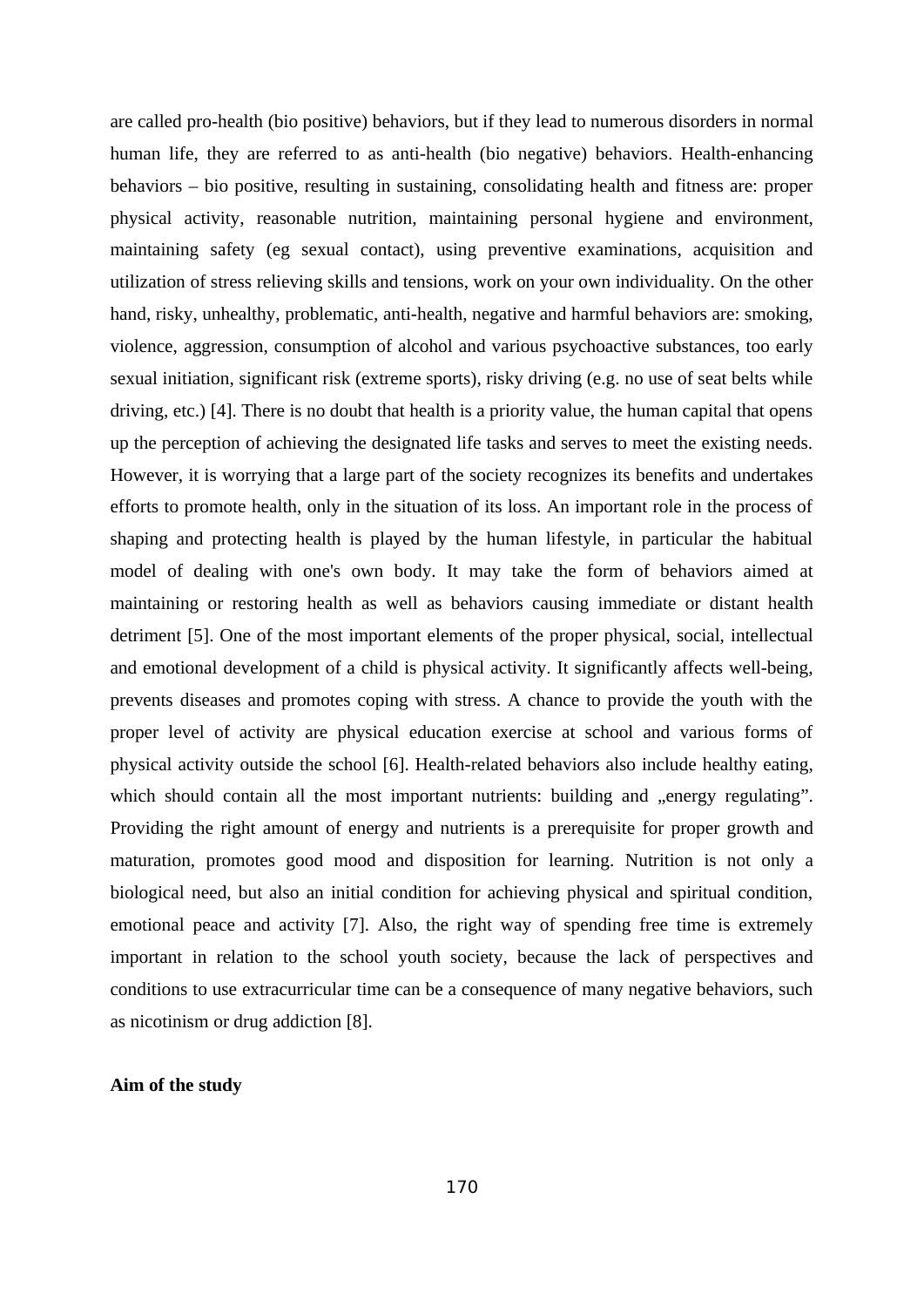The aim of the work was to learn about selected aspects of health behaviors in junior high school youth from rural and urban environments.

### **Material and method**

The study included 98 students and students attending the third grade of junior high school. 50 people (51%) were students from junior high school No. 1 Rabka Zdrój called Defenders of Poczta Polska in Gdańsk (city group), while 48 students (49%) are students from the Schools called John Paul II in Łętownia (village group). The tests were carried out in schools after obtaining the consent of the school management. Participation of students in the study was anonymous and voluntary. The research was carried out in January 2017, using the author's questionnaire form. The students were informed about the purpose of the research and their parents agreed to participate in the study. The questionnaire included questions about health behaviors including nutrition, physical activity, addictions and personal hygiene. The results were analyzed statistically, using Microsoft Office Excel 2010 and the IBM SPSS Statistics program. The mean values, standard deviation were determined and the following tests and statistical coefficients were used to examine the relationships between the individual traits examined: the Chi-2 test was used to check whether the compared groups differ significantly in nominal variables, the Mann-Whitney U test was used to check whether there is a statistically significant difference between the two groups in terms of quotients, whose distribution is significantly different from normal and in terms of ordinal variables.

Among the students studied, 44 (45%) were male students, and the remaining 54 (55%) were female. Both among the respondents from the city and from the village, more than half were girls (58% and 52% respectively). The boys constituted 42% of the respondents from the city and 48% of the respondents from the village.

|             | Place of residence |      |         |     |           |       |     |              |     |           | U Mann- |
|-------------|--------------------|------|---------|-----|-----------|-------|-----|--------------|-----|-----------|---------|
|             | city               |      | village |     |           |       |     | Whitney test |     |           |         |
|             | M                  | Me   | Min     | Max | <b>SD</b> | М     | Me  | Min          | Max | <b>SD</b> | D       |
| Body height | 167,0              | 166  | 150     | 186 | 9,25      | 170,6 | 170 | 155          | 194 | 9,22      | 0,058   |
| (cm)        |                    |      |         |     |           |       |     |              |     |           |         |
| Body weight | 56,80              | 54,5 | 40      | 84  | 11,81     | 59,42 | 60  | 40           | 86  | 10,66     | 0,154   |
| (kg)        |                    |      |         |     |           |       |     |              |     |           |         |

Table 1. Values of obtained somatic indexes.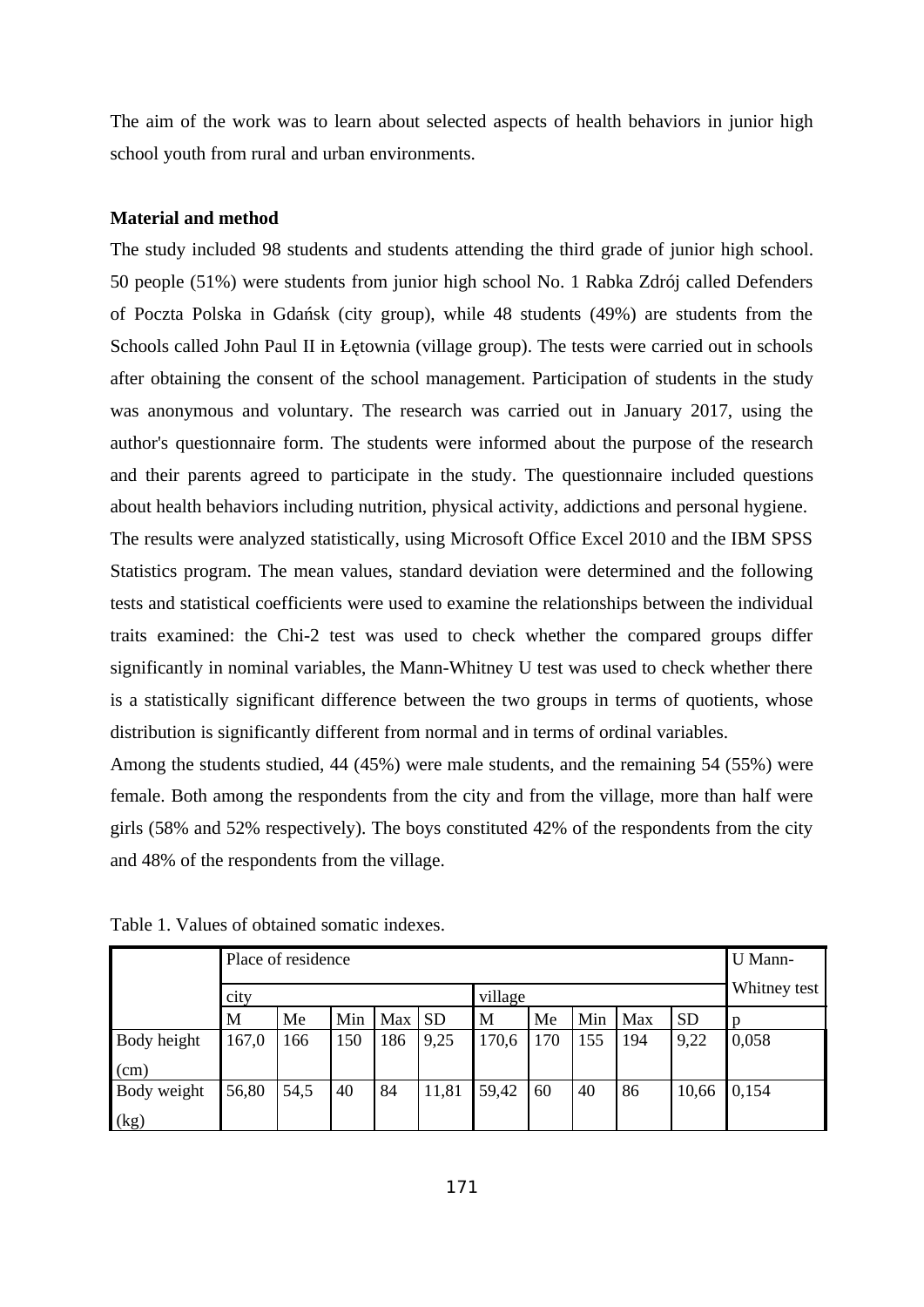| BMI | 20,1 | $\vert 20.05 \vert 15.4 \vert 27.9 \vert 2.87$ |  | 20,3 |  | $\vert 20,1 \vert 15,6 \vert 27,43 \vert 2,69 \vert$ | 0,611 |
|-----|------|------------------------------------------------|--|------|--|------------------------------------------------------|-------|
|     |      |                                                |  |      |  |                                                      |       |

The average body height of junior high school students from the city was 167.06 cm. The average body height of people from the village is 170.63 cm. The coefficient of variation indicates a slight differentiation in both groups. Interestingly, the difference between the students of the village gymnasium and the city was on the verge of statistical significance ( $p =$ 0.058). The average weight of people from the city was 56.8 kg, while the average number of people from the village was 59.42 kg. The coefficient of variation indicates a moderate differentiation of this group in terms of body mass. There is no statistically significant difference between junior high school students from the countryside and the city. The average BMI of people from the city was 20.18. The average BMI of people from the village is 20.32. Coefficient of variation indicates moderate differentiation No statistically significant difference was found between the groups (Table 1).

#### **Results**

| What elements are the most important |      | Place of residence | U Mann- |       |              |       |
|--------------------------------------|------|--------------------|---------|-------|--------------|-------|
| in a healthy lifestyle?              | city |                    | village |       | Whitney test |       |
|                                      | N    | $\%$               | N       | $\%$  |              |       |
| Physical activity                    | 46   | 92,0%              | 47      | 97,9% | 1,771        | 0,183 |
| <b>Balanced diet</b>                 | 32   | 64,0%              | 33      | 68,8% | 0,247        | 0,619 |
| No addictions                        | 31   | 62,0%              | 29      | 60,4% | 0,026        | 0,872 |
| Regular sleep                        | 26   | 52,0%              | 21      | 43,8% | 0,668        | 0,414 |
| Good personal hygiene                | 23   | 46,0%              | 22      | 45,8% | 0,000        | 0,987 |
| Way to spend a free time             | 18   | 36,0%              | 9       | 18,8% | 3,651        | 0,056 |

Table 2. The most important elements in a healthy lifestyle.

Among the junior high school students, the majority think that physical activity is the most important in a healthy lifestyle (92% and 97.9% respectively). 64% of respondents from the city and 68.8% from villages, 62% of those surveyed from the city and 60.4% from the village indicated for a balanced diet, 52% of the respondents from the city and 52.8% from the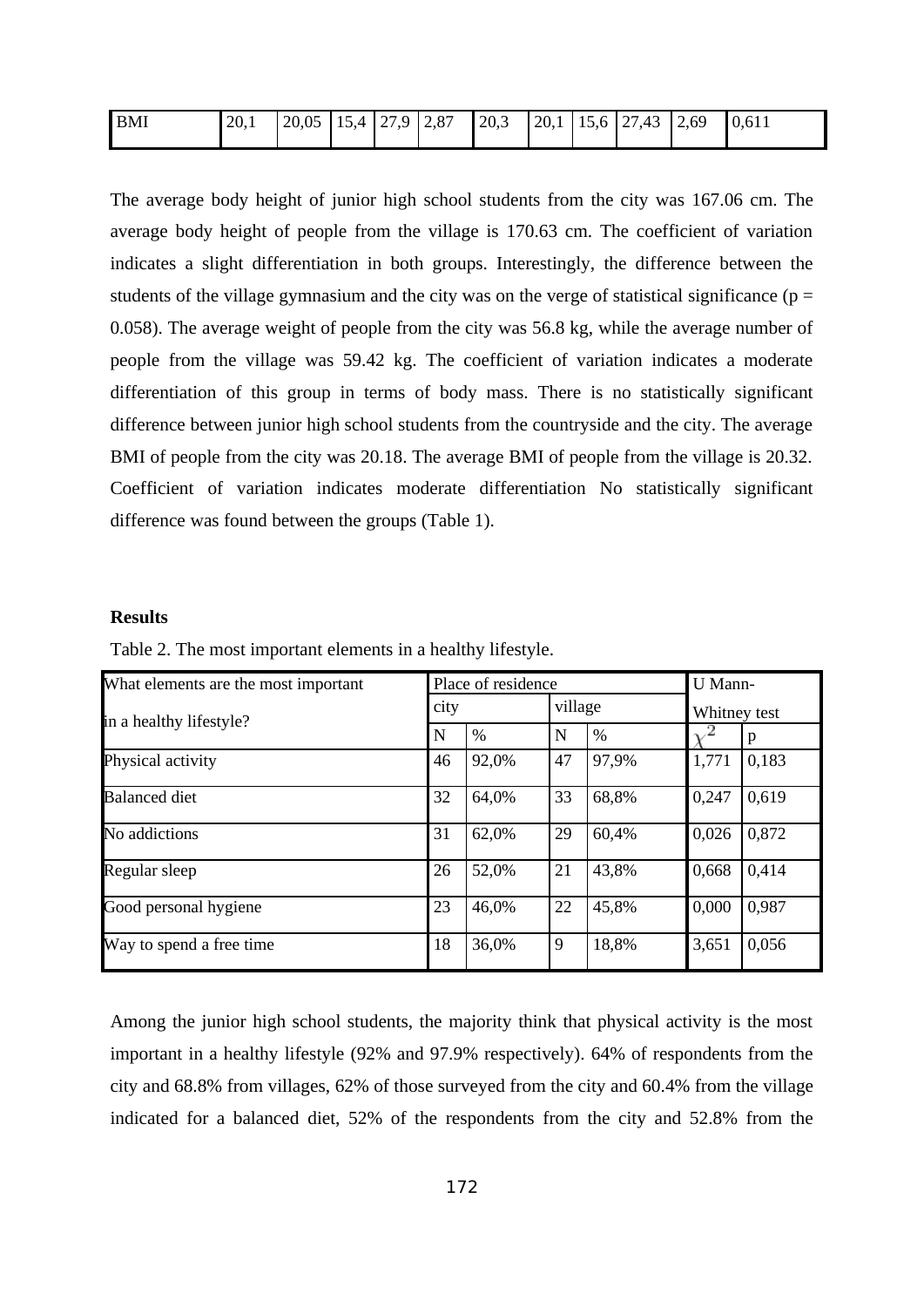village for a regular sleep, and for proper personal hygiene 45% of respondents from the city and 45.8% from the village. Interestingly, the least-chosen answer - the way of spending free time, was more often indicated among respondents from the city (36%) than from the village (18.8%). There were no statistically significant differences between junior high school students from the city and from the village regarding opinions on what elements are the most important in a healthy lifestyle (Table 2).

| Type of physical activity | Place of residence |       | $\chi^2$ test |       |          |       |  |
|---------------------------|--------------------|-------|---------------|-------|----------|-------|--|
|                           | city               |       | village       |       |          |       |  |
|                           | N                  | $\%$  | $\mathbf N$   | $\%$  | $\chi^2$ | p     |  |
| Volleyball                | 35                 | 70,0% | 32            | 66,7% | 0,126    | 0,723 |  |
| Cycling                   | 34                 | 68,0% | 16            | 33,3% | 11,777   | 0,001 |  |
| Football                  | 20                 | 40,0% | 19            | 39,6% | 0,002    | 0,966 |  |
| Running                   | 25                 | 50,0% | 8             | 16,7% | 12,183   | 0,000 |  |
| Swimming                  | 14                 | 28,0% | 18            | 37,5% | 1,005    | 0,316 |  |
| The gym                   | 14                 | 28,0% | 13            | 27,1% | 0,010    | 0,919 |  |
| <b>Basketball</b>         | 14                 | 28,0% | 11            | 22,9% | 0,333    | 0,564 |  |
| Dance                     | 8                  | 16,0% | 7             | 14,6% | 0,038    | 0,846 |  |
| Other                     | 6                  | 12,0% | 7             | 14,6% | 0,142    | 0,706 |  |
| <b>Fitness</b>            | 8                  | 16,0% | 3             | 6,3%  | 2,336    | 0,126 |  |
| Martial arts              | 5                  | 10,0% | 3             | 6,3%  | 0,459    | 0,498 |  |

Table 3. Type of physical activity

The most common types of physical activity among urban residents are volleyball (70%) and cycling (68%). Half of the respondents (50%) indicated running, and 2 out of 5 people (40%) for football. Quite popular are also: swimming, gym and basketball (28% each). Physical volleyball is the most common physical activity among rural residents (66.7%). Almost 2 in 5 respondents pointed to football (39.6%) and swimming (37.5%). There were also quite numerous people who: ride a bike (33.3%), go to the gym (27.1%) and play basketball (22.9%). The Chi-2 test showed that significantly more city dwellers than a village ride a bike and run.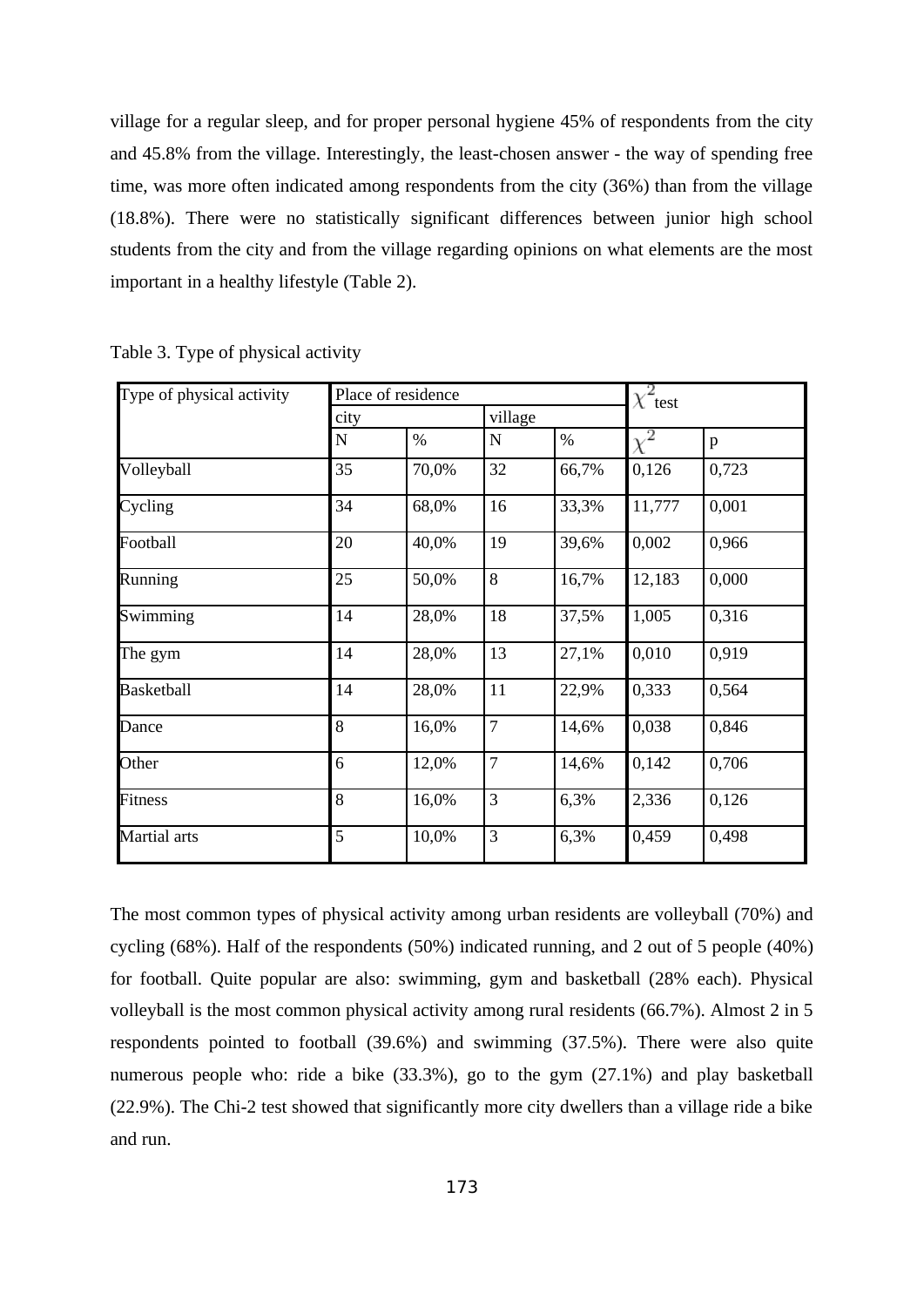|                     | Place of residence |                |                |     |           |             |                |     |     |           |              |
|---------------------|--------------------|----------------|----------------|-----|-----------|-------------|----------------|-----|-----|-----------|--------------|
|                     | City               |                |                |     |           | village     |                |     |     |           | Whitney      |
|                     |                    |                |                |     |           |             |                |     |     |           | test         |
|                     | M                  | Me             | Min            | Max | <b>SD</b> | $\mathbf M$ | Me             | Min | Max | <b>SD</b> | $\, {\bf p}$ |
|                     |                    |                |                |     |           |             |                |     |     |           |              |
| many $ 4,30$<br>How |                    | $\overline{4}$ | $\overline{2}$ | 6   | 0,86      | 4,27        | $\overline{4}$ | 3   | 6   | 0,71      | 0,650        |
| do<br>meals         |                    |                |                |     |           |             |                |     |     |           |              |
| eat<br> a <br>you   |                    |                |                |     |           |             |                |     |     |           |              |
| day?                |                    |                |                |     |           |             |                |     |     |           |              |
|                     |                    |                |                |     |           |             |                |     |     |           |              |

Table 4. Number of meals a day

Respondents from cities declared consumption of 2 to 6 meals a day. An average of 4,4 meals. Half of them consumed more, and half less than 4 meals a day. The largest number of respondents from cities consume 4 (48%) or 5 (34%) meals a day. Respondents from the village were eating 3 to 6 meals a day. On average, 4.27 meals. The largest number of respondents from cities consume 4 (56.3%) or 5 (29.2%) meals a day. There was no significant difference between the groups in terms of the number of meals consumed daily.

Table 5. The way of spending free time (% do not add up to 100 because the respondents could indicate more than one answer).

| What you usually do      | Place of residence |       | Test Chi-2 |       |      |              |  |
|--------------------------|--------------------|-------|------------|-------|------|--------------|--|
|                          | city               |       | village    |       |      |              |  |
| in your spare time?      | $\mathbf N$        | $\%$  | N          | $\%$  | X    | $\mathbf{p}$ |  |
|                          |                    |       |            |       |      |              |  |
|                          |                    |       |            |       |      |              |  |
|                          | 34                 | 68,0% | 22         | 45,8% | 4,91 | 0,027        |  |
| I use the Internet       | 33                 | 66,0% | 22         | 45,8% | 4,04 | 0,044        |  |
| I meet with friends      | 20                 | 40,0% | 22         | 45,8% | 0,34 | 0,560        |  |
| <b>Active recreation</b> | 20                 | 40,0% | 16         | 33,3% | 0,46 | 0,494        |  |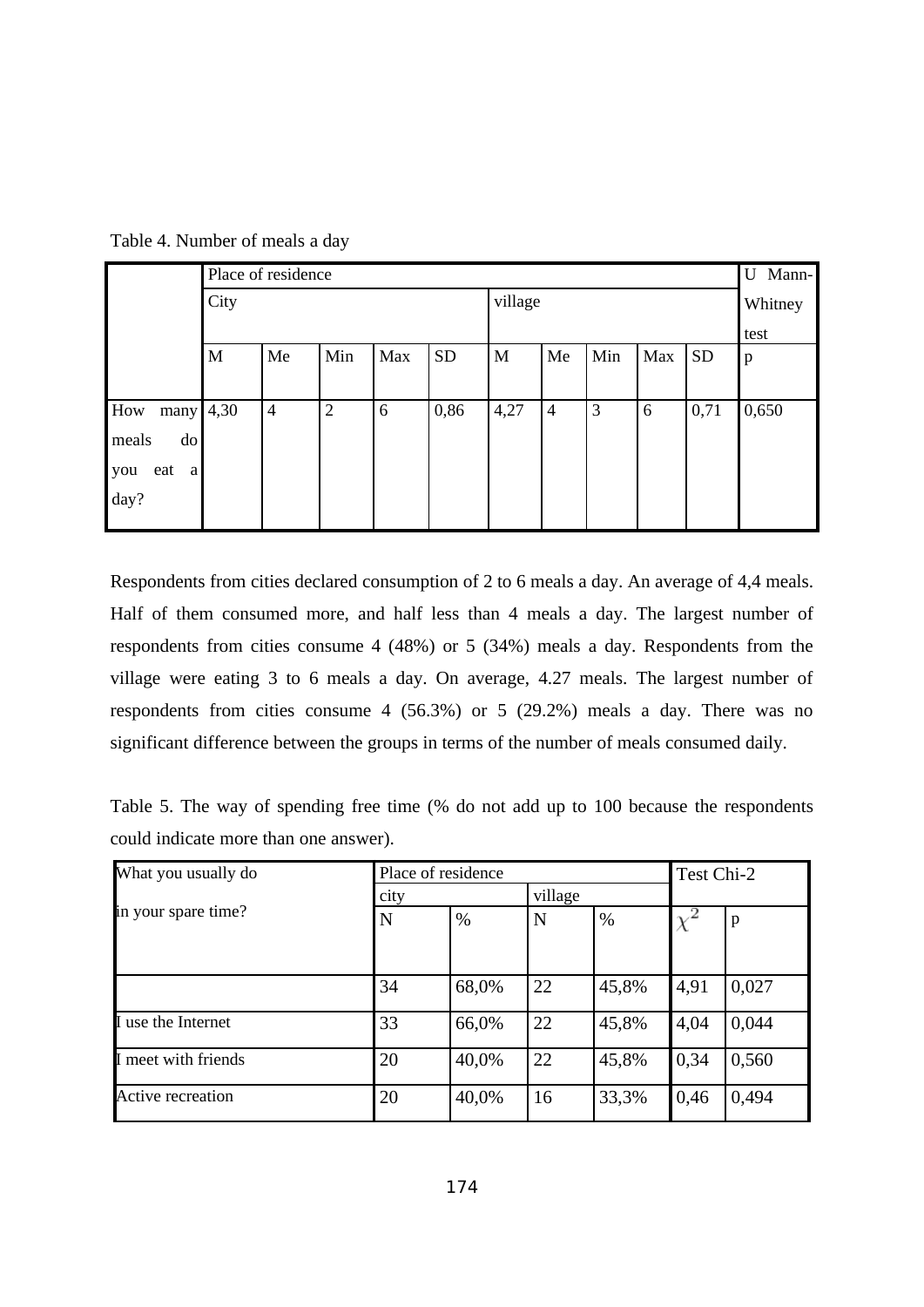| I read books | 18           | 36,0% | 11<br>┸┸  | 22,9%       | 2,01 | 0,156      |
|--------------|--------------|-------|-----------|-------------|------|------------|
| I watch tv   | n<br>1<br>ᅩᄼ | 24,0% | 1 D<br>⊥∪ | つワ<br>27,1% | 0,12 | ,726<br>v. |

Two most frequently indicated ways of spending free time by respondents from cities are Internet usage (68%) and meetings with friends (66%). As many as 2 out of 5 respondents also indicated active leisure (40%) and reading books (40%), and 36% for watching TV. The least popular is playing different games. In turn, among the respondents from the village dominate: Internet usage, meetings with friends and active recreation. 45.8% of those surveyed pointed to them. There are also many people who read books (33.3%), play various games (27.1%) and watch TV (22.9%). As it turned out, more respondents from the city than from the village use the Internet in their free time and meet with friends.

Table 6. Place of residence and sources of information on how to live healthily (% do not add up to 100 because the respondents could indicate more than one answer).

| Where do you find out? | Place of residence |       | Test Chi-2   |       |       |       |
|------------------------|--------------------|-------|--------------|-------|-------|-------|
| How to live healthy?   | city               |       | village      |       |       |       |
|                        | $\mathbf N$        | $\%$  | N            | $\%$  |       | p     |
| From the Internet      | 41                 | 82,0% | 30           | 62,5% | 4,665 | 0,031 |
| From school            | 18                 | 36,0% | 27           | 56,3% | 4,044 | 0,044 |
| From family            | 25                 | 50,0% | 19           | 39,6% | 1,074 | 0,300 |
| From friends           | 15                 | 30,0% | 13           | 27,1% | 0,102 | 0,749 |
| From Facebook          | 18                 | 36,0% | 6            | 12,5% | 7,314 | 0,007 |
| Radio and TV           | 12                 | 24,0% | 12           | 25,0% | 0,013 | 0,908 |
| Other                  | $\overline{4}$     | 8,0%  | $\mathbf{1}$ | 2,1%  | 1,771 | 0,183 |

Respondents from cities most often (82%) pointed to the Internet as a source of information on how to live healthily. Half of the respondents receive knowledge on the subject from the family, 36% from school and from Facebook, and 30% from friends. 24% of respondents from cities indicated on radio and TV. In turn, respondents from the rural areas most often pointed to the Internet (62.5%) and school (56.3%), followed by family (39.6%). Slightly less draws knowledge from friends (27.1%), from radio and TV (25%), and the least (12.5%) from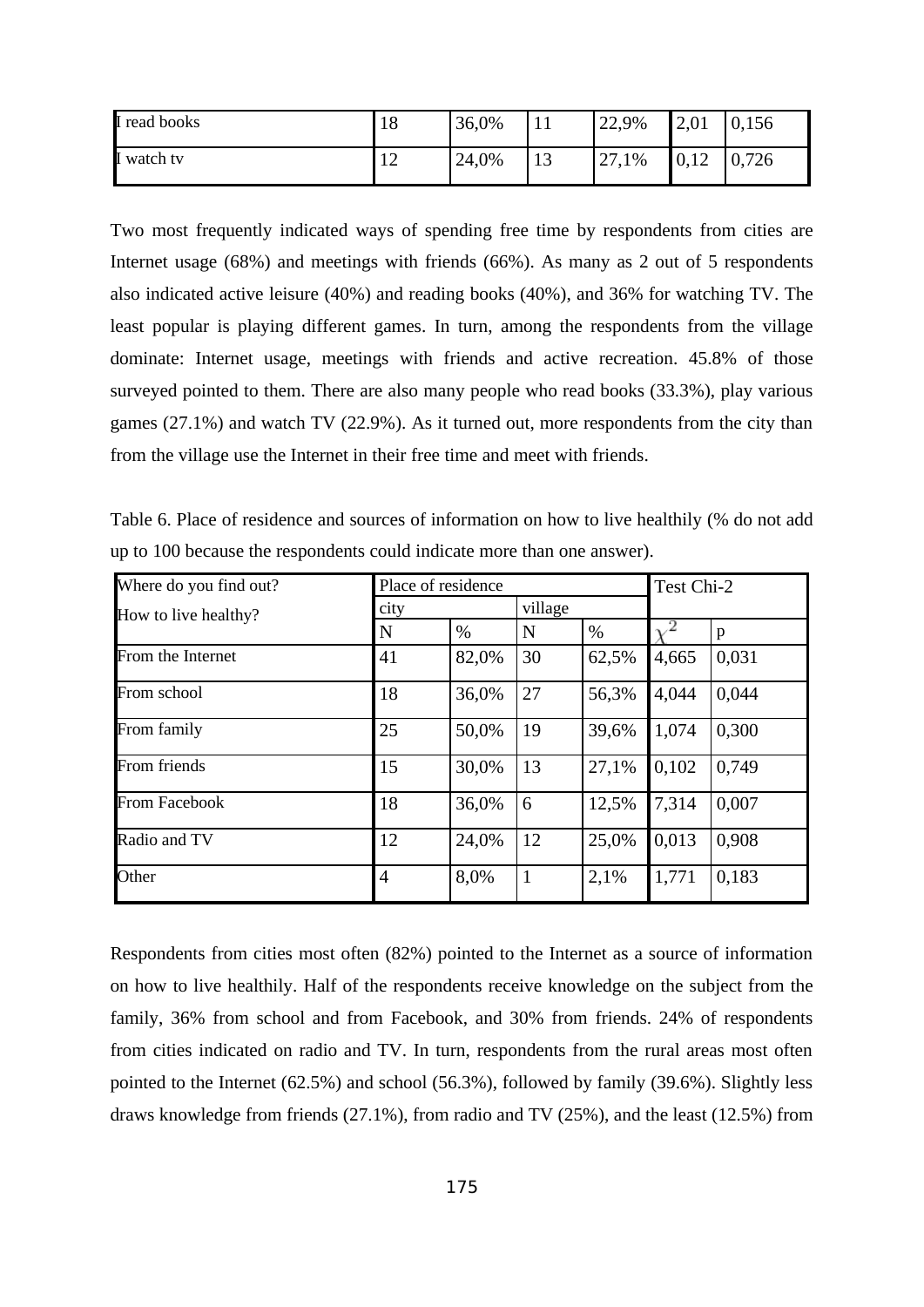Facebook. Significantly more junior high school students from the city than from the village draws knowledge about how to live healthily from the Internet and Facebook. In turn, significantly more junior high school students from the village than from the city draws knowledge about how to live a healthy life from school.

# **Discussion**

Prone to health- behaviors should appear in every period of human life, and it should begin at the earliest stage of life. The experiences and health habits of young people influenced on health in adulthood.

Michota-Katulska et al. Showed that almost 90% of the students surveyed, regardless of their place of residence, believed that physical activity is the most important element of a healthy lifestyle [6]. Our own research, referring to the knowledge of middle school students in the field of healthy lifestyle, show that the majority of respondents know satisfactorily the principle of a healthy lifestyle. Both gymnasium students from the city (92%) and from the village (97.9%) believe that activity is the most important in a healthy lifestyle, 64% of respondents from the city and 68.8% from rural areas, 64% are not addicted to a balanced diet the respondents from the city and 60.4% from the village, regular sleep 52% of the respondents from the city and 43.8% from the village and for appropriate personal hygiene 45% of the respondents from the city and 45.8% from the village.

Recreation and extracurricular sport activities are an important element of broadening their interests, they give the opportunity to develop their sports skills and create conditions for proper psychophysical development. Own research shows that 44% of respondents from the city have a share in out-of-school sports activities and 56.3% from rural areas. Bajurna and Jakubek's research indicate moderate recreational activity of junior high school students. The authors have shown that teenagers spend too much time watching TV and multimedia [9]. Grzegorczyk et al. In the study of the middle school group noted that the vast majority declares physical activity outside of physical education [10]. Own research shows that the most common type of physical activity of students are volleyball, football and cycling. Similar results were obtained by Grzegorczyk et al., Where the respondents most often undertook activities such as team games, cycling and jogging, while aerobics and swimming were less popular. Own research shows that students spend more than 4 hours per week on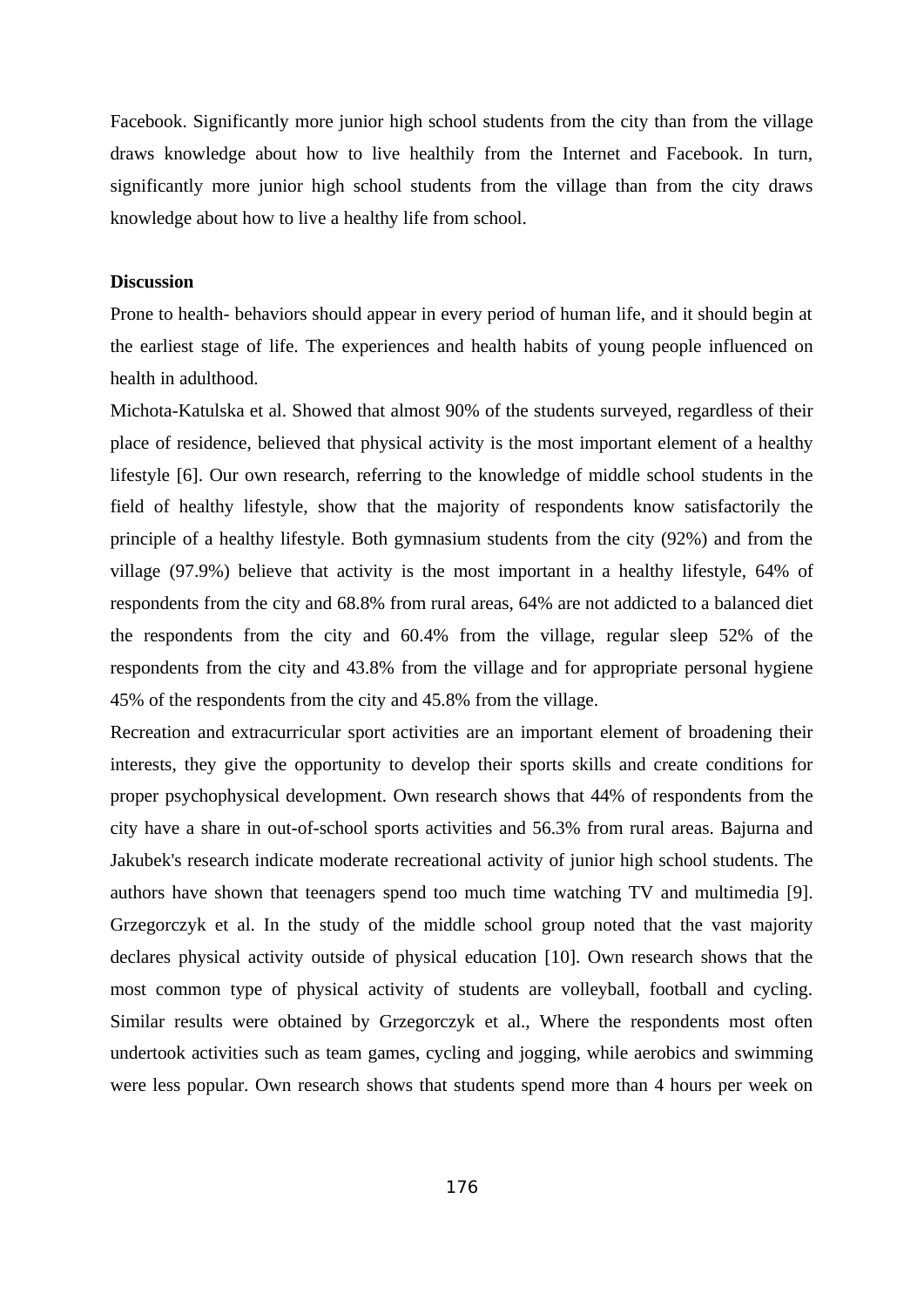additional physical activity. Research by Grzegorczyk et al. Shows that junior high school students devote too little time to physical activity per week [10].

Food and nutrition is one of the most important aspects of health behaviors that affect the health of the individual. Dietary habits of adolescence can become permanent in adulthood. The results of own research relating to proper nutrition have shown that over 42% of respondents in the city feed properly, and from the village a little over 54%. Own research shows that middle school students do not eat meals at fixed times. Wołowski and colleagues contributed to similar results, over half of the respondents did not have regular meal times. Most of the junior high school students studied ate the sandwiches for the second breakfast, followed by a bun and then fruits [11]. Similar results were obtained in the studies of Zimna-Walendzik, stating that the majority of respondents eat breakfast, which is usually eaten by sandwiches brought from home or fruit [12]. Water, even more than food, must be delivered in the right amount to the body and its content in the body affects homeostasis. Own research shows that the majority of subjects drink between 1 and 2 liters of fluids a day, among which water predominates. Zimna-Walendzik proves, however, that students consume insufficient amounts of water and low-energy beverages during the day [12]. Szponar also showed that young people drink the amount of liquids that are inadequate to their body's needs [13].

Incorrect amount of sleep can cause disruptions in the proper functioning of the body, impair concentration, reduce resistance to stress, exacerbate fatigue, which in turn causes waking up at night or difficulty falling asleep [14]. Own research shows that a significant proportion of respondents from the city and the village sleep 7-8 hours a day, some think that they have an irregular sleep mode. Zych et al. Shows that the majority of respondents observe the recommended number of hours of sleep (7-8 hours), but almost 25% of junior high school students sleep less than 7 hours a day. Disturbing is the fact that a significant number of students wakes up during the night or has problems falling asleep [14].

Own research shows that 50% of respondents from the city and 25% from the village tried to smoke cigarettes. Alcohol was drunk by 80% of the respondents from the city and 56.3% from the village and drugs were tried by 10% of the respondents from the city and 2.1% from the village. Rzeźnicki et al. prove that almost 35% of junior high school students have already undergone tobacco initiation, 51% drink alcohol and over 10% admitted to drug use [15]. Żołnierczuk-Kieliszek et al. showed that as many as 82.2% of respondents drink alcohol [16],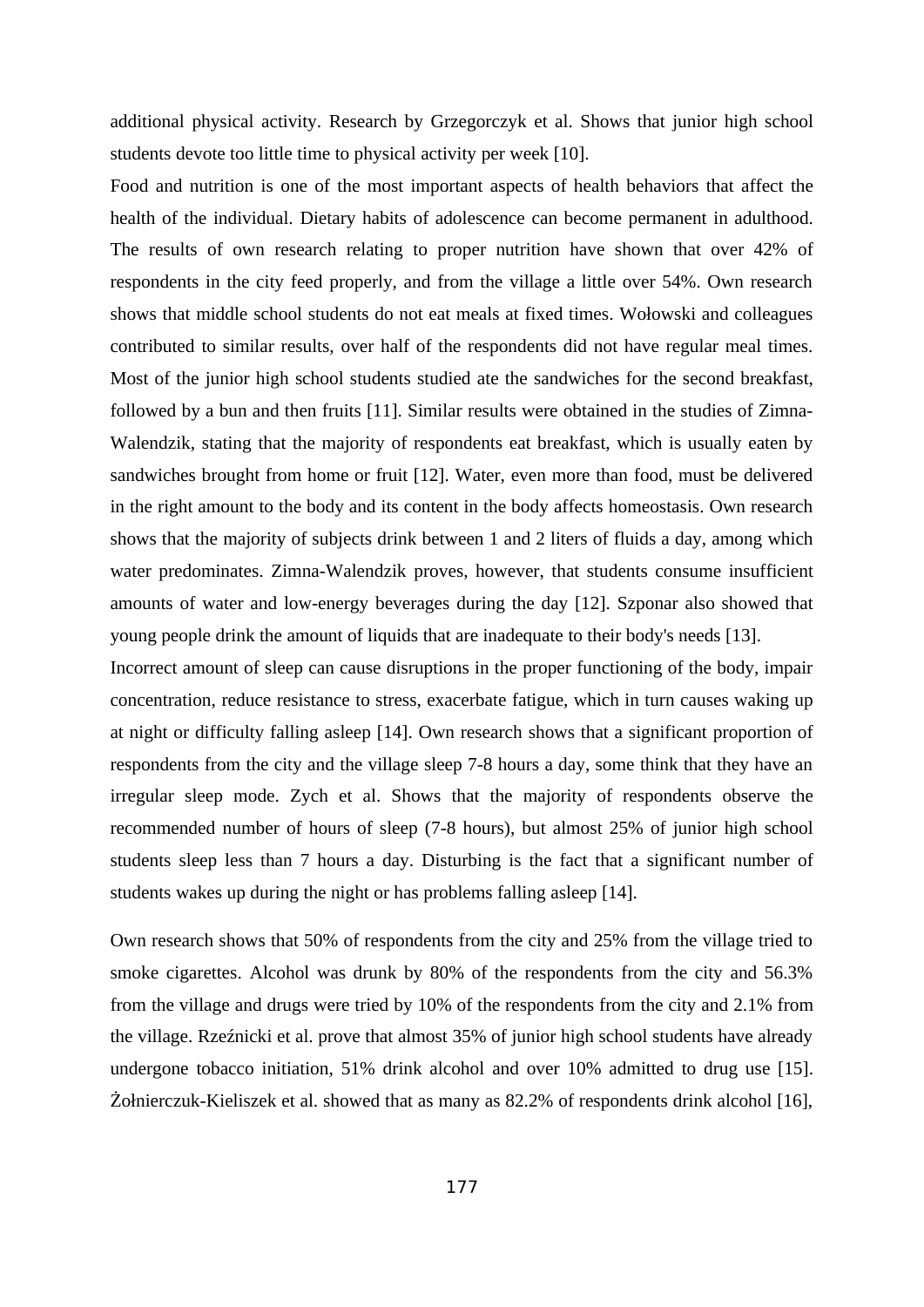and Szczepańska et al. proves that the problem of smoking cigarettes concerns 31% of the respondents living in the city, and in turn among the residents living in the village 10% [8]. According to our own research, 58% of respondents in the city have BMI in the normal range, 34% are underweight and 8% overweight. In turn, among the respondents from the village 68.8% have a BMI in the norm. However, 27.1% are underweight and 4.2% are overweight. Scibor et al. In the study found excess body weight in 15.9% of junior high school students, of which 4.5% were obese. The results of this study did not show a significant relationship between place of residence and weight [17]. Own research indicates that for slightly more than half of underweight subjects (53.3%), there is physical activity above 4 hours per week, while in the group with normal body mass (38.1%), 2 to 4 hours per week.

# **Conclusions**

1. Both junior high school students from the city and the village show knowledge about health behaviors, especially when it comes to physical activity and healthy eating but a large number of respondents do not eat meals at fixed times, sleep is also neglected.

3. Among junior high school students from the city, there was a greater tendency to display adverse health behaviors - addictions, than in the village ones.

4. There is a need to constantly disseminate pro-health education and to shape correct attitudes and behaviors of young people.

#### **References**

1. Słopiecka A, Cieślik A. Health behaviors - selected definitions [Polish] Stud. Med. 2011; 4: 77-81.

2. Woynarowska B. Health education [Polish] Wyd. Naukowe PWN, Warszawa 2007.

3. Tobiasz-Adamczyk B. Selected elements of sociology of health and diseases [Polish] Wyd. Uniwersytetu Jagiellońskiego, Kraków 1998.

4. Kulik TB, Pacian A. Public health [Polish] Wydawnictwo Lekarskie PZWL, Warszawa 2014.

5. Heszen I, Sęk H. Behavioral determinants of health and disease [Polish] Psychologia zdrowia. PWN, Warszawa 2012.

6. Michota-Katulska E, Zegan M, Zyznowska W, Sińska B, Kucharska A. Selected elements of the gymnasium youth life style [Polish]. Pielęgniarstwo Polskie 2015;2: 121-126.

7. Szymańska-Pomorska G, Felińczak A, Misiak K, Zimoch M. Nutrition and dietary preferences of junior high school students [Polish]. Pielęg. Zdr. Publ. 2013;3:273-280.